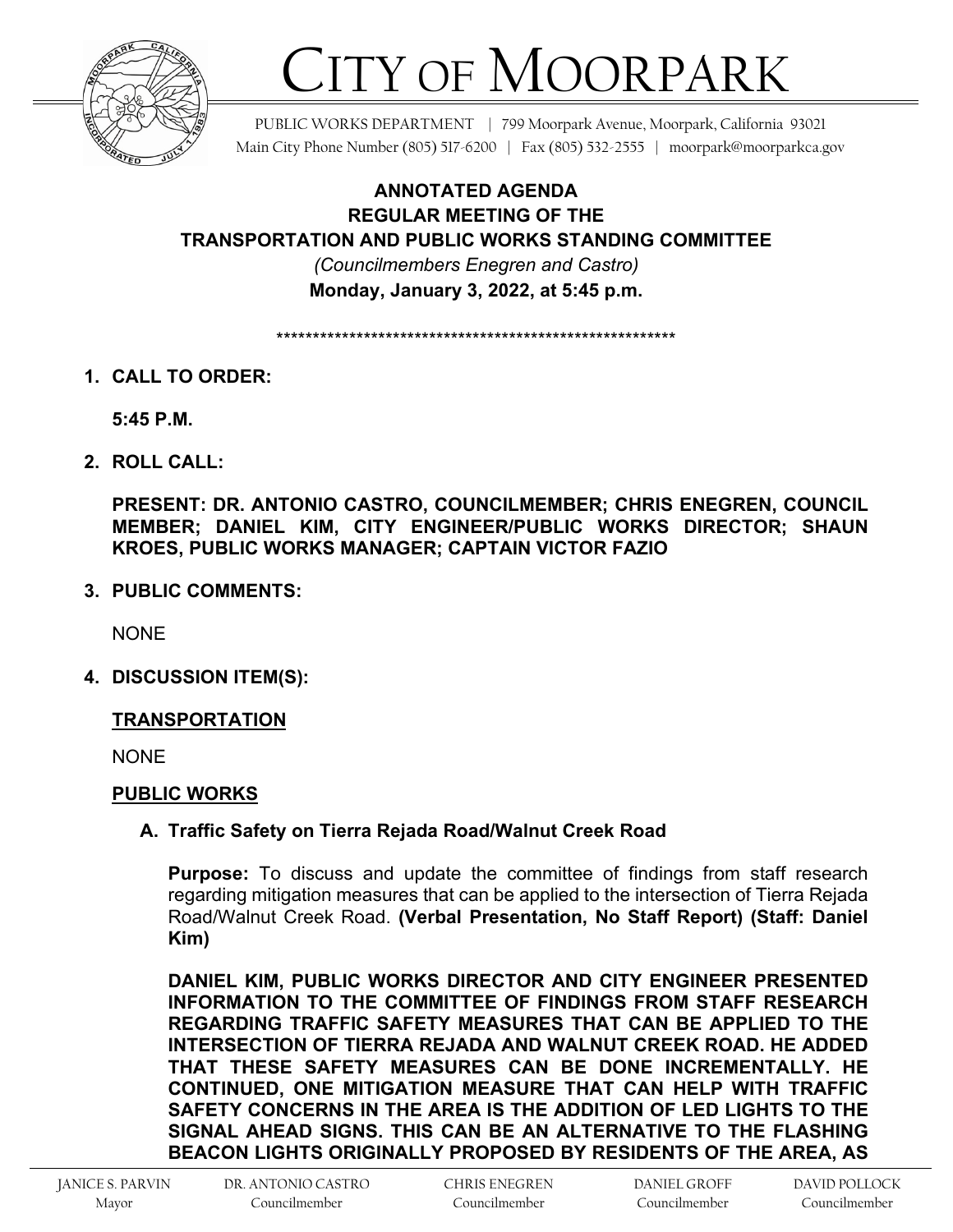Page 2

**THESE LIGHTS ARE NOT TOO INTRUSIVE TO RESIDENTS LIVING NEAR THE SIGNAL AHEAD SIGNS. AT THIS TIME, HE PROPOSES CHANGING THE EXISTING TRAFFIC SIGNAL AHEAD SIGN FROM A 30" X 30" TRAFFIC SIGN TO A LARGER 36" X 36" SIGN AND PAINTING "SIGNAL AHEAD" PAVEMENT MARKINGS TO BOTH LANES OF THE WEST BOUND TIERRA REJADA ROAD APPROACHING THE INTERSECTION. CAPTAIN VICTOR FAZIO ADDED THAT HE WILL DIRECT ADDITIONAL ENFORCEMENT TO THE AREA. THE COMMITTEE AGREED TO RECONVENE IN SIX MONTHS TO SEE IF THE PROPOSED MEASURES HAVE HELPED IMPROVE TRAFFIC SAFETY IN THE INTERSECTION.** 

**B. Traffic Safety on Second Street**

**Purpose:** To discuss traffic safety concerns on Second Street and various measures the City can use to calm traffic and enforce speeding. **(Verbal Presentation, No Staff Report) (Staff: Daniel Kim)**

**DANIEL KIM, PUBLIC WORKS DIRECTOR AND CITY ENGINEER BEGAN A DISCUSSION WITH THE COMMITTEE REGARDING TRAFFIC SAFETY CONCERNS ON SECOND STREET. RESIDENTS PATRICIA TORRES AND JAVIER CEJA STATED THEIR CONCERNS OF SPEEDINGS CARS THROUGH SECOND STREET AND MILLARD STREET. MR. CEJA PRESENTED A LIST OF SIGNATURES COLLECTED FROM RESIDENTS ON SECOND STREET IN FAVOR OF SPEED BUMPS BEING INSTALLED. COUNCILMEMBER DR. ANTONIO CASTRO AGREED THAT CARS SPEEDING THROUGH THE AREA IS A GREAT CONCERN. CAPTAIN VICTOR FAZIO STATED THAT HE CAN DIRECT MORE POLICE PRESENCE IN THE AREA TO HELP DETER SPEEDING DRIVERS. DANIEL KIM STATED HIS CONCERN THAT RESIDENTS MAY COMPLAIN OF NOISE CREATED BY THE SPEED BUMPS AFTER THEY HAVE BEEN INSTALLED. HE CONTINUED THAT PUBLIC WORKS WOULD LOOK INTO ALL DIFFERENT TRAFFIC CALMING MEASURES THAT CAN BE APPLIED TO THE AREA AND PRESENT THE INFORMATION TO THE COMMITTEE.**

#### **5. ADJOURNMENT:**

#### **7:23 P.M.**

**All writings and documents provided to the members of the Transportation and Public Works Standing Committee of the City of Moorpark regarding all agenda items are available for public inspection at the City Hall public counter located at 799 Moorpark Avenue during regular business hours. The agendas and agenda reports for City Council Standing Committee meetings are available on the City's website a[t www.moorparkca.gov.](http://www.moorparkca.gov/)** 

**In compliance with the Americans with Disabilities Act, if you need special assistance to review an agenda or participate in this meeting, including auxiliary aids or services, please contact the Public Works Department at (805) 517-6233. Upon request, the agenda can be made available in appropriate alternative formats to persons with a disability. Any request for disability-related modification or accommodation should be made at least 48 hours prior to the scheduled meeting to assist the City staff in assuring reasonable arrangements can be made to provide accessibility to the meeting (28 CFR 35.102-35.104; ADA Title II).**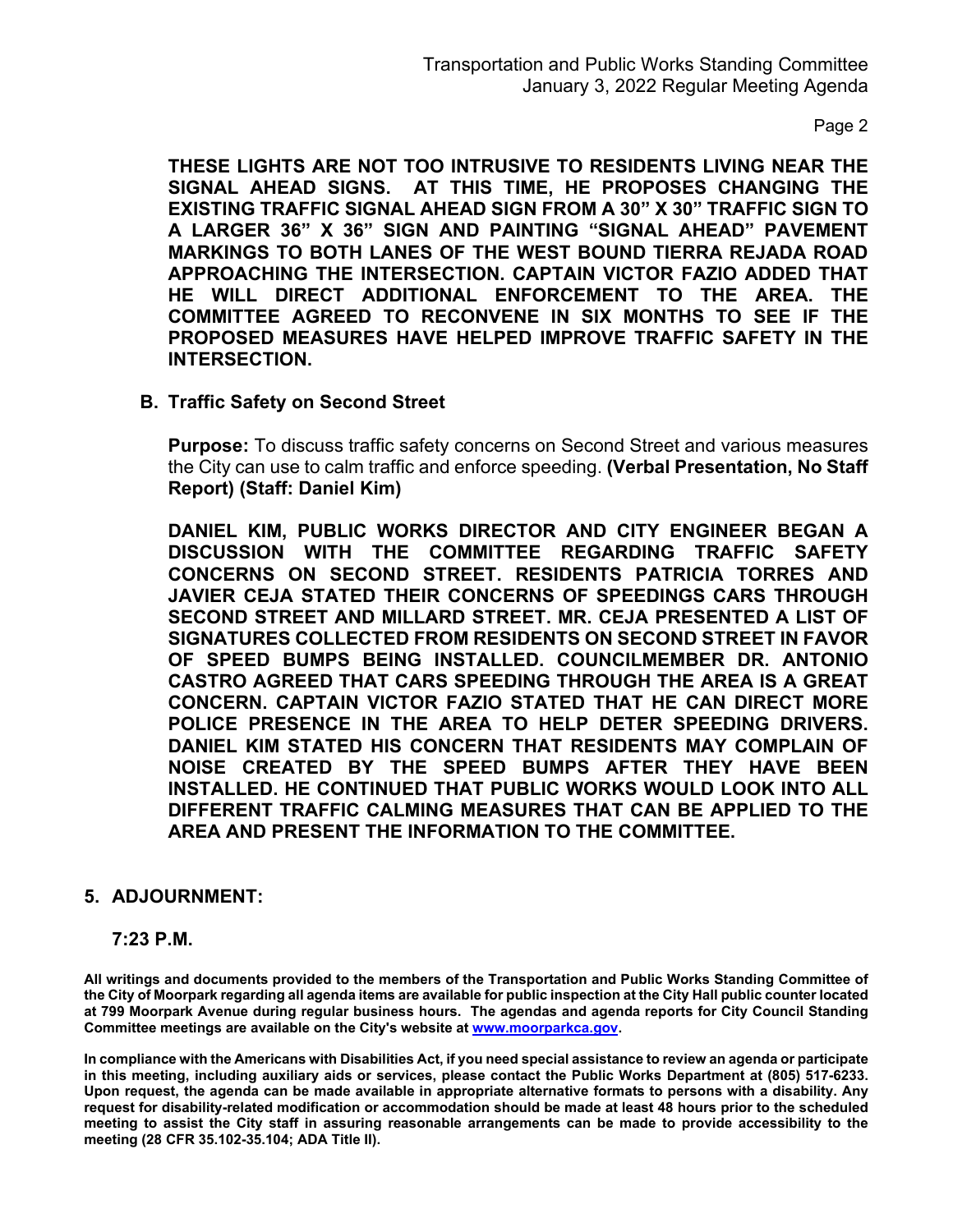To: The City Council of Moorpark. From: Residents of Second Street. Reason: Petition for street bumps

Members of the City Council, I Javier Ceja am proposing that speed bumps be added along Second St. in the downtown area of Moorpark. My mother is a current home owner and resident on second st. I have seen first hand the speeds that many travel through the street while not abiding by the speed limits set. There are many families with young children that reside in this area and the lack of speed control is a huge threat to the safety and lives of these children. It is also very dangerous when exiting the driveways as there can be many blind spots to oncoming traffic. Below you will find signatures of homeowners that agree and are requesting for the City of Moorpark to assist in making the street a safer place for all.

Thank you for your attention to this issue. Sincerely Javier G. Ceja

Miembros del Concilio de la ciudad de Moorpark De parte de: Residentes de la calle segunda. Motivo: Petición de topes para reducir la velocidad de tránsito.

Miembros del Concilio de la Ciudad de Moorpark, Yo Javier Ceja he conversado con los dueños de casa y habitantes de la Calle segunda, sobre la necesidad de topes para disminuir la velocidad de vehículos que transitan la calle. Para las familias jóvenes que tienen hijos pequeños representa un gran riesgo, también para todos los residentes al salir de su área de estacionamiento. Mi mama es residente de la calle segunda es así como he aprendido la necesidad de los vecinos.

En la página siguiente incluyó la firma de los dueños de casa.

Gracias por su atención a esta situación. Sinceramente Javier G. Ceja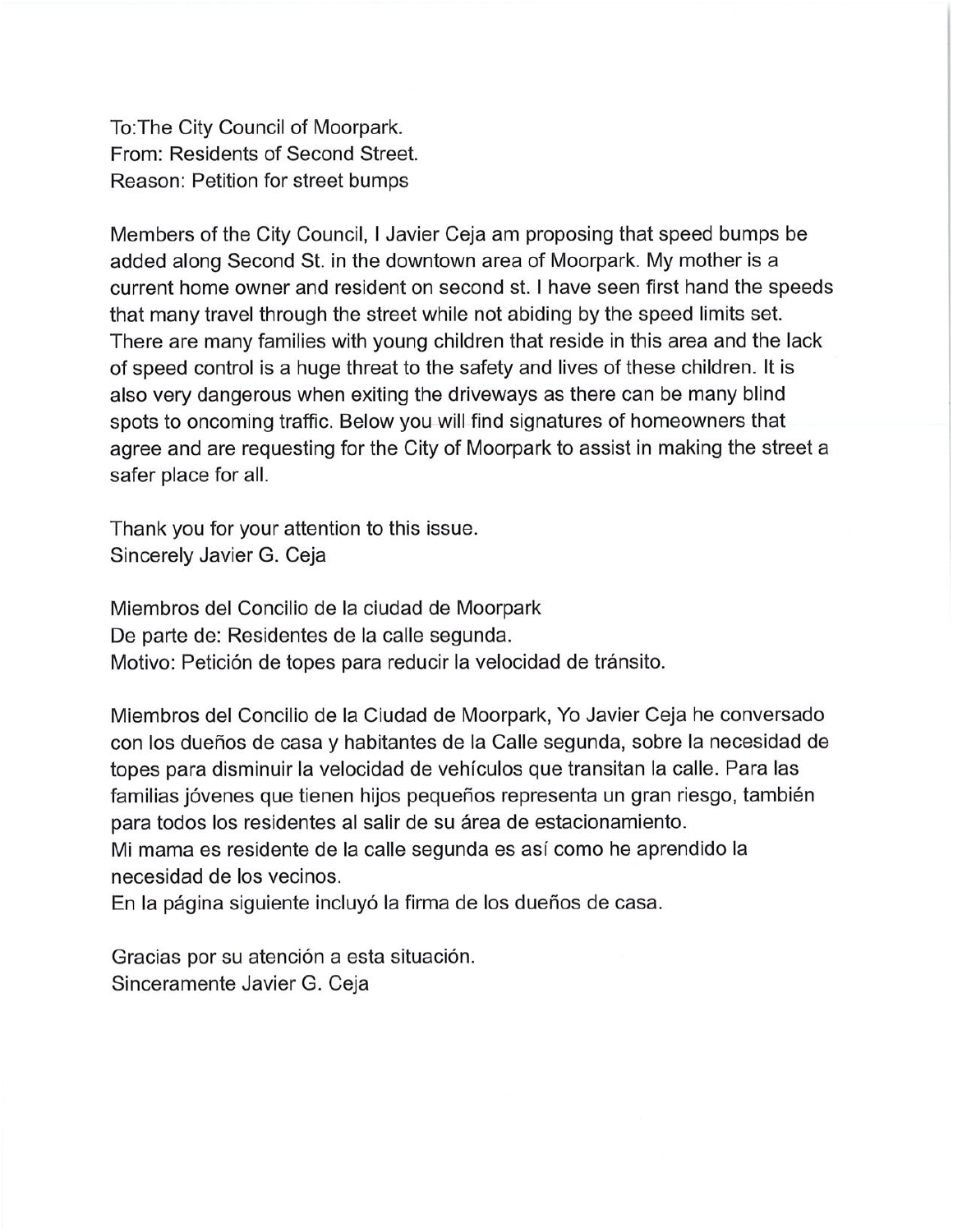### Second Street Homeowners or Residents

**Address** Numero de Casa

**Print Name** Nombre Impreso

Jesus (ela)

rederico.  $PIA$ Hlicia Moroles MANCEL Casty L, <u>Jorge</u> d  $OZQ$ ernandez OPe

John 9. Hernanch Peaul. Gonzalez

 $erer$ icavd

Varguez Jannet

Rios eresa  $\mathcal{O}$ 10 Moval9  $VQZ_1$ JUAN NAVAR

Signature Firma